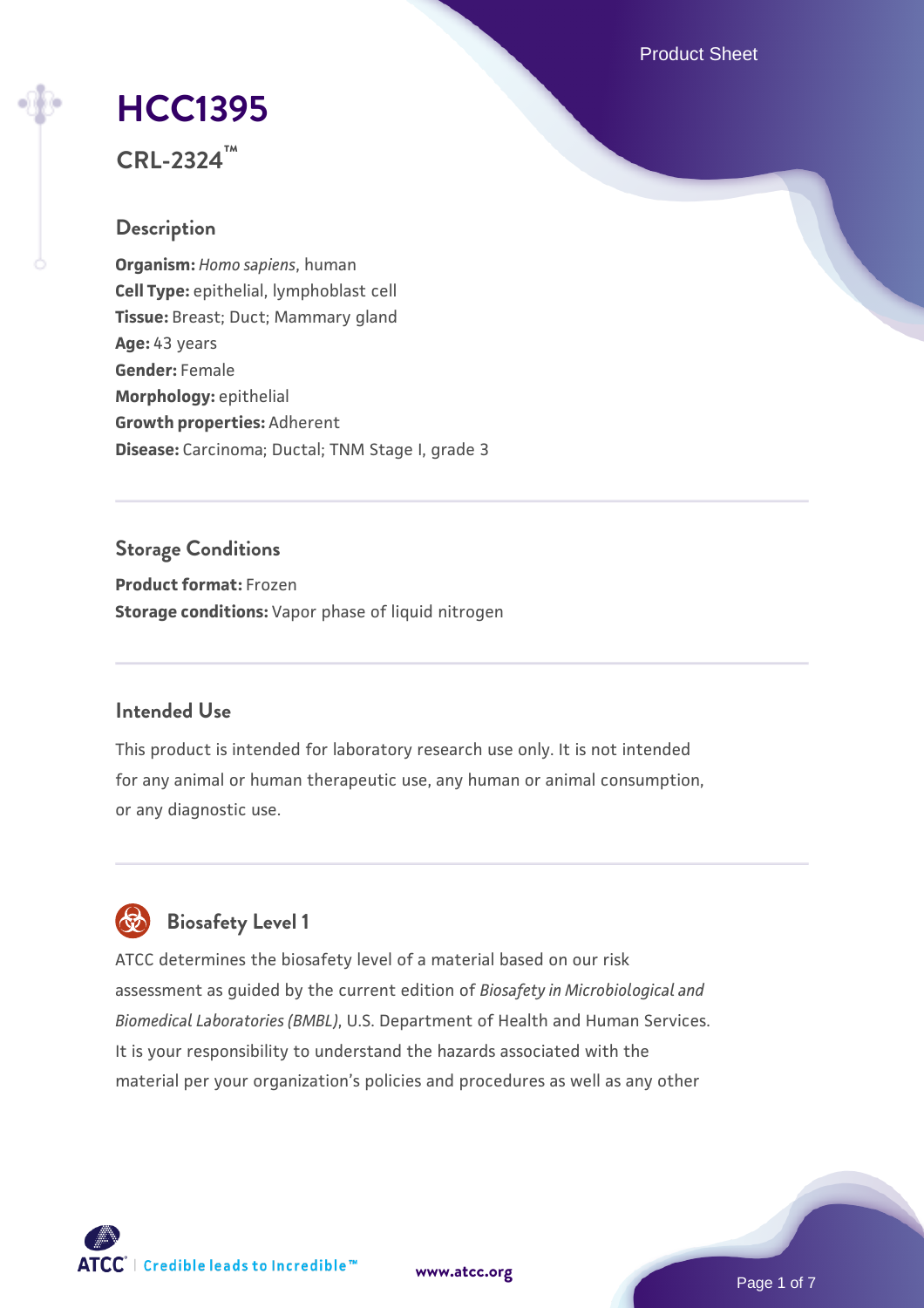applicable regulations as enforced by your local or national agencies.

ATCC highly recommends that appropriate personal protective equipment is always used when handling vials. For cultures that require storage in liquid nitrogen, it is important to note that some vials may leak when submersed in liquid nitrogen and will slowly fill with liquid nitrogen. Upon thawing, the conversion of the liquid nitrogen back to its gas phase may result in the vial exploding or blowing off its cap with dangerous force creating flying debris. Unless necessary, ATCC recommends that these cultures be stored in the vapor phase of liquid nitrogen rather than submersed in liquid nitrogen.

# **Certificate of Analysis**

For batch-specific test results, refer to the applicable certificate of analysis that can be found at www.atcc.org.

# **Growth Conditions**

**Temperature:** 37°C **Atmosphere: 95% Air, 5% CO<sub>2</sub>** 

# **Handling Procedures**

#### **Unpacking and storage instructions:**

- 1. Check all containers for leakage or breakage.
- 2. Remove the frozen cells from the dry ice packaging and immediately place the cells at a temperature below -130°C, preferably in liquid nitrogen vapor, until ready for use.

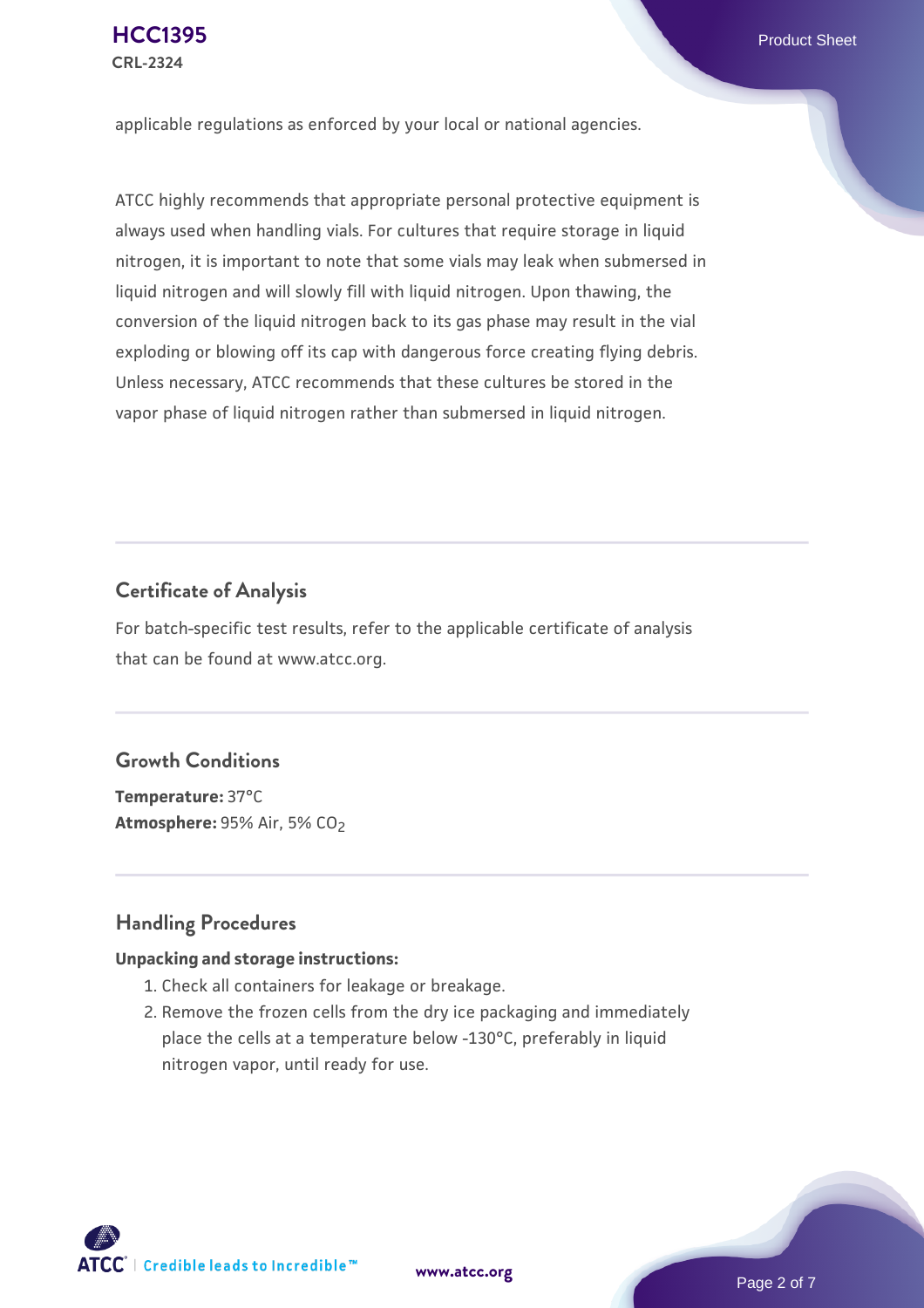**Complete medium:** The base medium for this cell line is ATCC-formulated RPMI-1640 Medium, ATCC [30-2001.](https://www.atcc.org/Products/All/30-2001.aspx) To make the complete growth medium, add the following components to the base medium: fetal bovine serum (ATCC [30-2020\)](https://www.atcc.org/Products/All/30-2020.aspx) to a final concentration of 10%.

**Handling Procedure:** To insure the highest level of viability, thaw the vial and initiate the culture as soon as possible upon receipt. If upon arrival, continued storage of the frozen culture is necessary, it should be stored in liquid nitrogen vapor phase and not at -70°C. Storage at -70°C will result in loss of viability.

- 1. Thaw the vial by gentle agitation in a 37°C water bath. To reduce the  $\,$ possibility of contamination, keep the O-ring and cap out of the water. Thawing should be rapid (approximately 2 minutes).
- 2. Remove the vial from the water bath as soon as the contents are thawed, and decontaminate by dipping in or spraying with 70% ethanol. All of the operations from this point on should be carried out under strict aseptic conditions.
- 3. Transfer the vial contents to a 25 cm<sup>2</sup> tissue culture flask and dilute with the recommended complete culture medium (see the specific batch information for the recommended dilution ratio). It is important to avoid excessive alkalinity of the medium during recovery of the cells. It is suggested that, prior to the addition of the vial contents, the culture vessel containing the complete growth medium be placed into the incubator for at least 15 minutes to allow the medium to reach its normal pH (7.0 to 7.6).
- 4. Incubate the culture at 37°C in a suitable incubator. A 5% CO<sub>2</sub> in air atmosphere is recommended if using the medium described on this product sheet.

**Note:** If it is desired that the cryoprotective agent be removed immediately, or that a more concentrated cell suspension be obtained, centrifuge the cell suspension at approximately 125 x g for 5 to 10 minutes. Discard the supernatant and resuspend the cells with fresh growth medium at the dilution ratio recommended in the specific batch information.

**Subculturing procedure:** Volumes used in this protocol are for 75 cm2 flask; proportionally reduce or increase amount of dissociation medium for culture vessels of other sizes.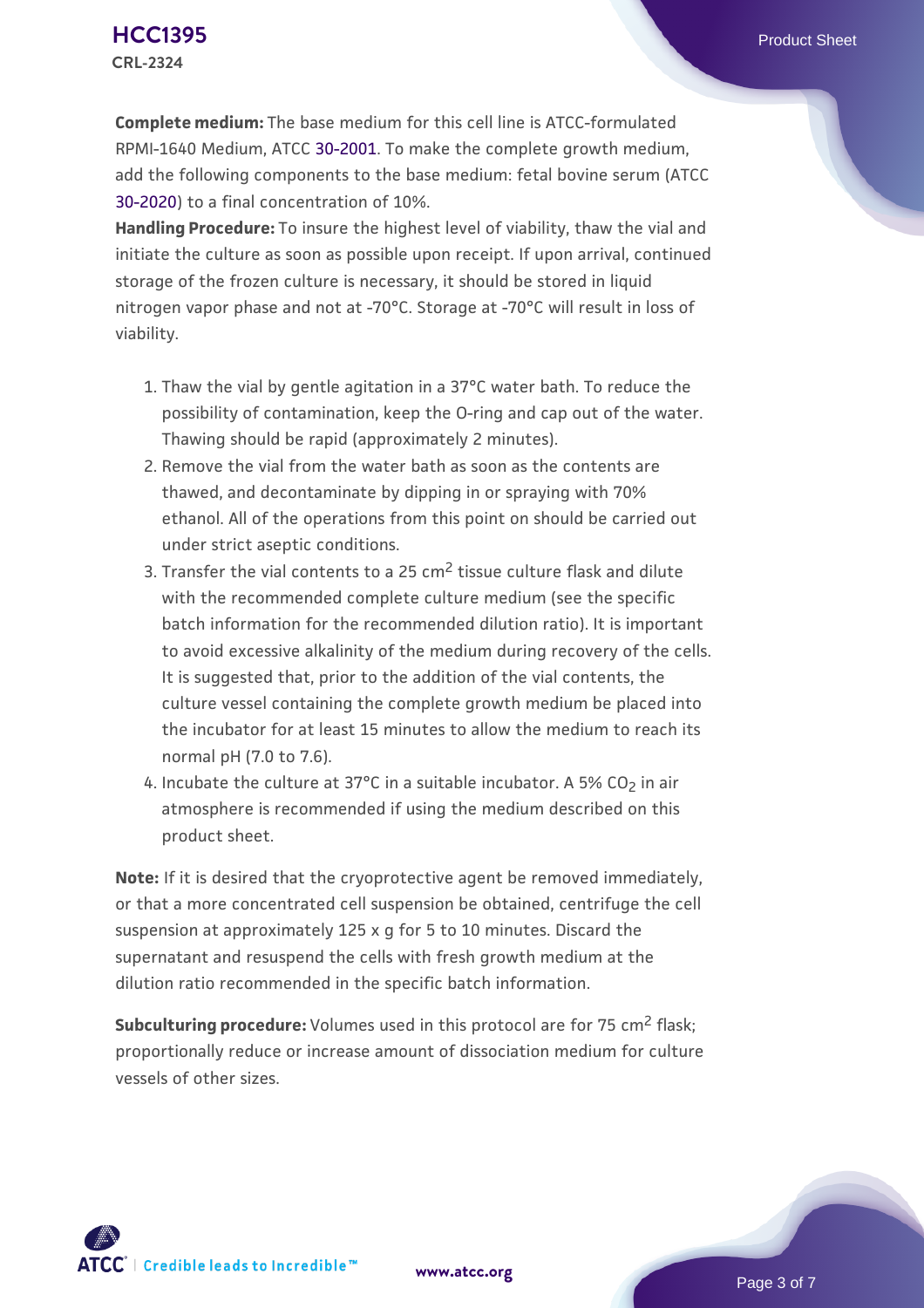- 1. Remove and discard culture medium.
- 2. Briefly rinse the cell layer with 0.25% (w/v) Trypsin-0.53 mM EDTA solution to remove all traces of serum that contains trypsin inhibitor.
- 3. Add 2.0 to 3.0 mL of Trypsin-EDTA solution to flask and observe cells under an inverted microscope until cell layer is dispersed (usually within 5 to 15 minutes).

**Note**: To avoid clumping do not agitate the cells by hitting or shaking the flask while waiting for the cells to detach. Cells that are difficult to detach may be placed at 37°C to facilitate dispersal.

- Add 6.0 to 8.0 mL of complete growth medium and aspirate cells by 4. gently pipetting.
- 5. Add appropriate aliquots of the cell suspension to new culture vessels.
- 6. Incubate cultures at 37°C

#### **Subculture Ratio:** 1:2

#### **Medium Renewal:** Every 2 to 3 days.

**Note**: For more information on enzymatic dissociation and subculturing of cell lines consult Chapter 10 in **Culture of Animal Cells, a manual of Basic Technique** by R. Ian Freshney, 3rd edition, published by Alan R. Liss, N.Y., 1994.

**Reagents for cryopreservation:** Complete growth medium supplemented with 5% (v/v) DMSO (ATCC 4-X)

# **Material Citation**

If use of this material results in a scientific publication, please cite the material in the following manner: HCC1395 (ATCC CRL-2324)

# **References**

References and other information relating to this material are available at www.atcc.org.

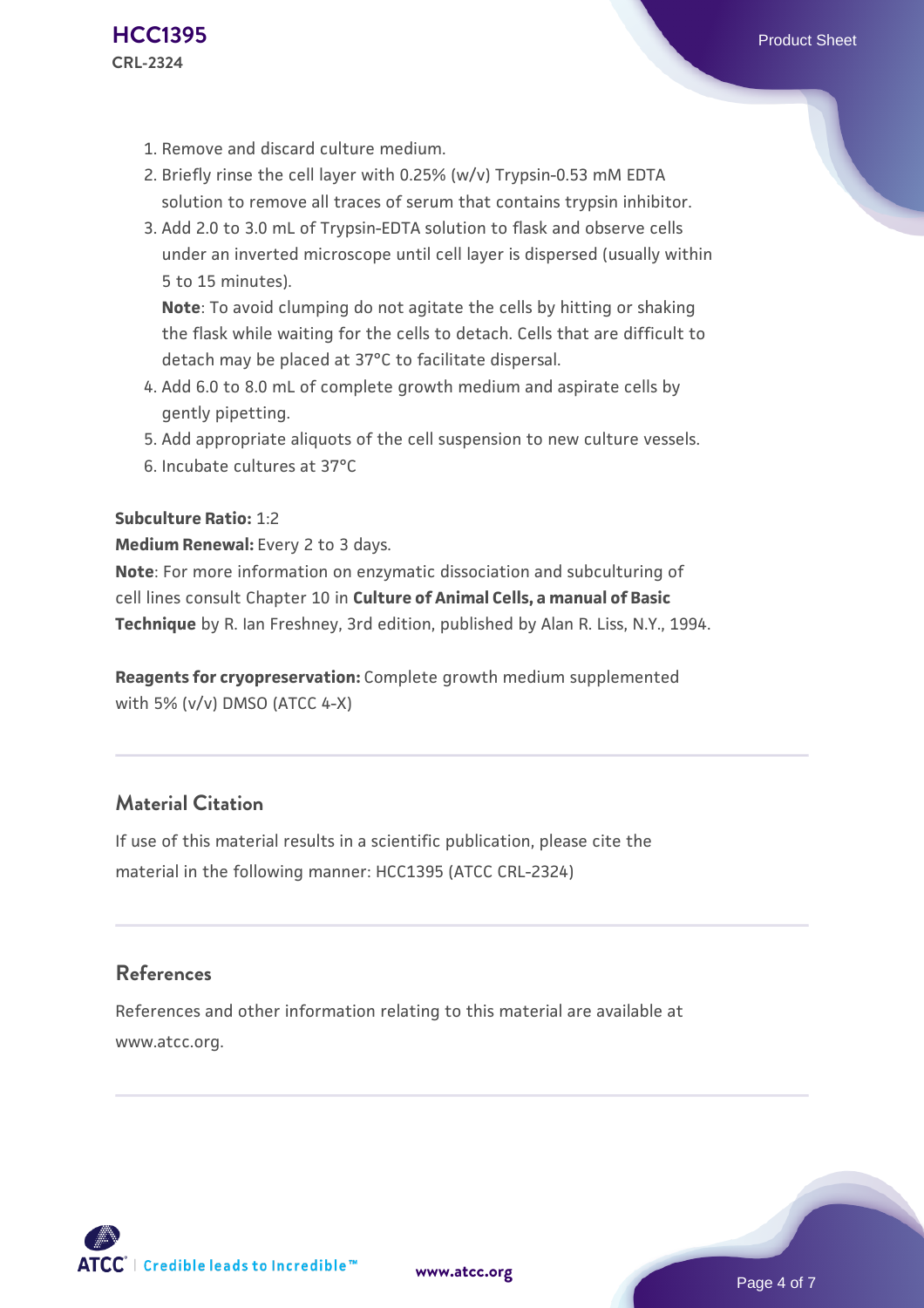### **Warranty**

The product is provided 'AS IS' and the viability of ATCC® products is warranted for 30 days from the date of shipment, provided that the customer has stored and handled the product according to the information included on the product information sheet, website, and Certificate of Analysis. For living cultures, ATCC lists the media formulation and reagents that have been found to be effective for the product. While other unspecified media and reagents may also produce satisfactory results, a change in the ATCC and/or depositor-recommended protocols may affect the recovery, growth, and/or function of the product. If an alternative medium formulation or reagent is used, the ATCC warranty for viability is no longer valid. Except as expressly set forth herein, no other warranties of any kind are provided, express or implied, including, but not limited to, any implied warranties of merchantability, fitness for a particular purpose, manufacture according to cGMP standards, typicality, safety, accuracy, and/or noninfringement.

# **Disclaimers**

This product is intended for laboratory research use only. It is not intended for any animal or human therapeutic use, any human or animal consumption, or any diagnostic use. Any proposed commercial use is prohibited without a license from ATCC.

While ATCC uses reasonable efforts to include accurate and up-to-date information on this product sheet, ATCC makes no warranties or representations as to its accuracy. Citations from scientific literature and patents are provided for informational purposes only. ATCC does not warrant that such information has been confirmed to be accurate or complete and the customer bears the sole responsibility of confirming the accuracy and completeness of any such information.

This product is sent on the condition that the customer is responsible for and assumes all risk and responsibility in connection with the receipt, handling,



**[www.atcc.org](http://www.atcc.org)**

Page 5 of 7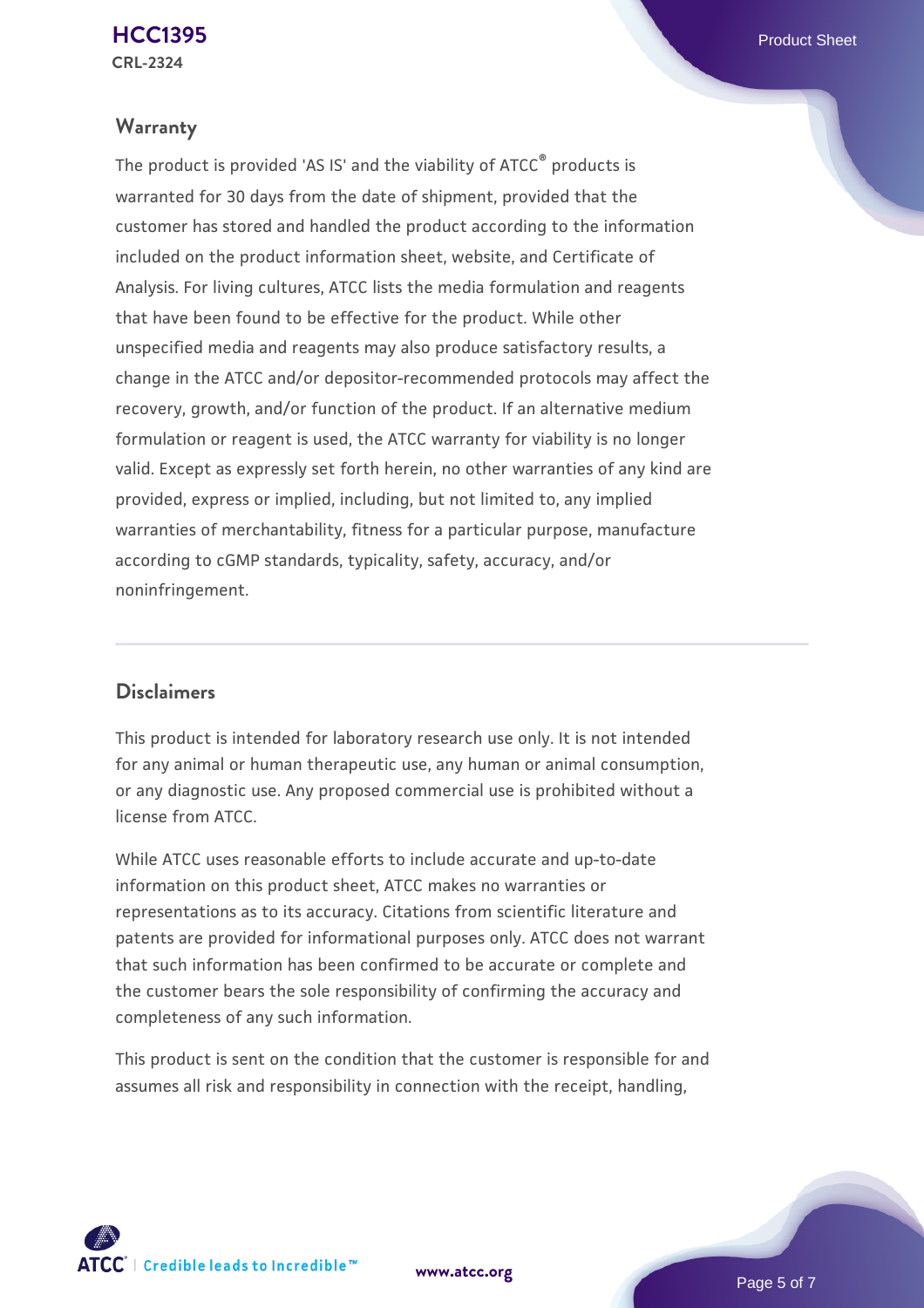storage, disposal, and use of the ATCC product including without limitation taking all appropriate safety and handling precautions to minimize health or environmental risk. As a condition of receiving the material, the customer agrees that any activity undertaken with the ATCC product and any progeny or modifications will be conducted in compliance with all applicable laws, regulations, and guidelines. This product is provided 'AS IS' with no representations or warranties whatsoever except as expressly set forth herein and in no event shall ATCC, its parents, subsidiaries, directors, officers, agents, employees, assigns, successors, and affiliates be liable for indirect, special, incidental, or consequential damages of any kind in connection with or arising out of the customer's use of the product. While reasonable effort is made to ensure authenticity and reliability of materials on deposit, ATCC is not liable for damages arising from the misidentification or misrepresentation of such materials.

Please see the material transfer agreement (MTA) for further details regarding the use of this product. The MTA is available at www.atcc.org.

# **Copyright and Trademark Information**

© ATCC 2021. All rights reserved.

ATCC is a registered trademark of the American Type Culture Collection.

# **Revision**

This information on this document was last updated on 2022-03-17

# **Contact Information**

ATCC 10801 University Boulevard Manassas, VA 20110-2209 USA